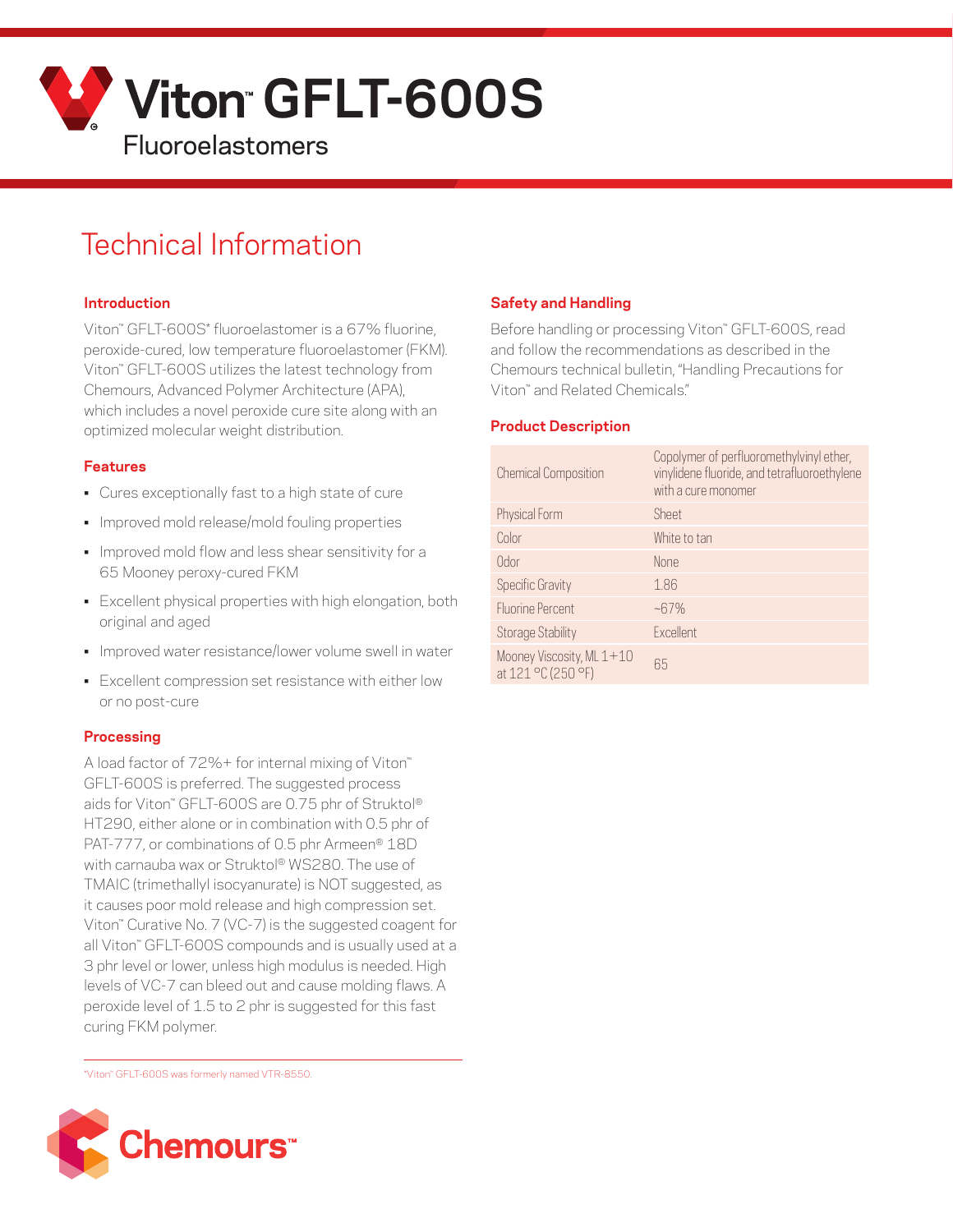# **Table 1. General Properties of Viton™ GFLT-600S**

|                                                                                    | Viton" GFLT-600S                |
|------------------------------------------------------------------------------------|---------------------------------|
| Mooney (ML 1 + 10) at 121 °C (250 °F) on Gum Polymers                              |                                 |
| Reading (MU)                                                                       | 64                              |
| Viton" GFLT-600S                                                                   | 100                             |
| Zinc Oxide                                                                         | 3                               |
| N990 (MT Black)                                                                    | 30                              |
| Viton" Curative No. 7 (VC-7)                                                       | 3                               |
| Luperox <sup>®</sup> 101XL45                                                       | $\overline{c}$                  |
| Total phr lab                                                                      | 138                             |
| Mooney Scorch at 121 °C (250 °F)                                                   |                                 |
| Minimum, MU                                                                        | 34                              |
| 2 pt Rise, min                                                                     | >30                             |
| 5 pt Rise, min                                                                     |                                 |
| ODR at 162 °C (324 °F), 3° Arc, 100 Range, 30 Min Clock                            |                                 |
| ML, dNm                                                                            | 15                              |
| ts2, min                                                                           | 2.4                             |
| t'50, min                                                                          | 5.4                             |
| t'90, min                                                                          | 7.2                             |
| MH, dNm                                                                            | 133                             |
| MDR 2000 at 177 °C (350 °F), 0.5° Arc, 100 Range, 6 Min Clock                      |                                 |
| ML, dNm                                                                            | 1.6                             |
| ts2, min                                                                           | 0.7                             |
| t'50, min                                                                          | 1.1                             |
| t'90, min                                                                          | 2.0                             |
| t'95, min                                                                          | 2.6                             |
| MH, dNm                                                                            | 34.9                            |
| Rosand Capillary Rheometer at 100 °C (212 °F), 1.5 mm Die - L/D = 0/1 and 10/1     |                                 |
| Shear Rate, sec-1                                                                  | Pressure, MPa (L/D = $0/1$ die) |
| 44                                                                                 | 4.3                             |
| 113                                                                                | 5.4                             |
| 452                                                                                | $7.1\,$                         |
| 1129                                                                               | 8.4                             |
| 2222                                                                               | $10.0\,$                        |
| Physical Properties at RT-Original (Cured 5 min at 177 °C [350 °F]-No Post-Cure)   |                                 |
| M-10, MPa                                                                          | 0.7                             |
| M-100, MPa                                                                         | 4.4                             |
| Tensile, MPa (T-B, psi)                                                            | 12.2 (1,770)                    |
| Elongation, %                                                                      | 222                             |
| Hardness, A, pts                                                                   | 68                              |
| "Hot" Tear Die B at 150 °C (302 °F)- (Cured 5 min at 177 °C [350 °F]-No Post-Cure) |                                 |
| Tear Die B, (N/mm)                                                                 | 5.2                             |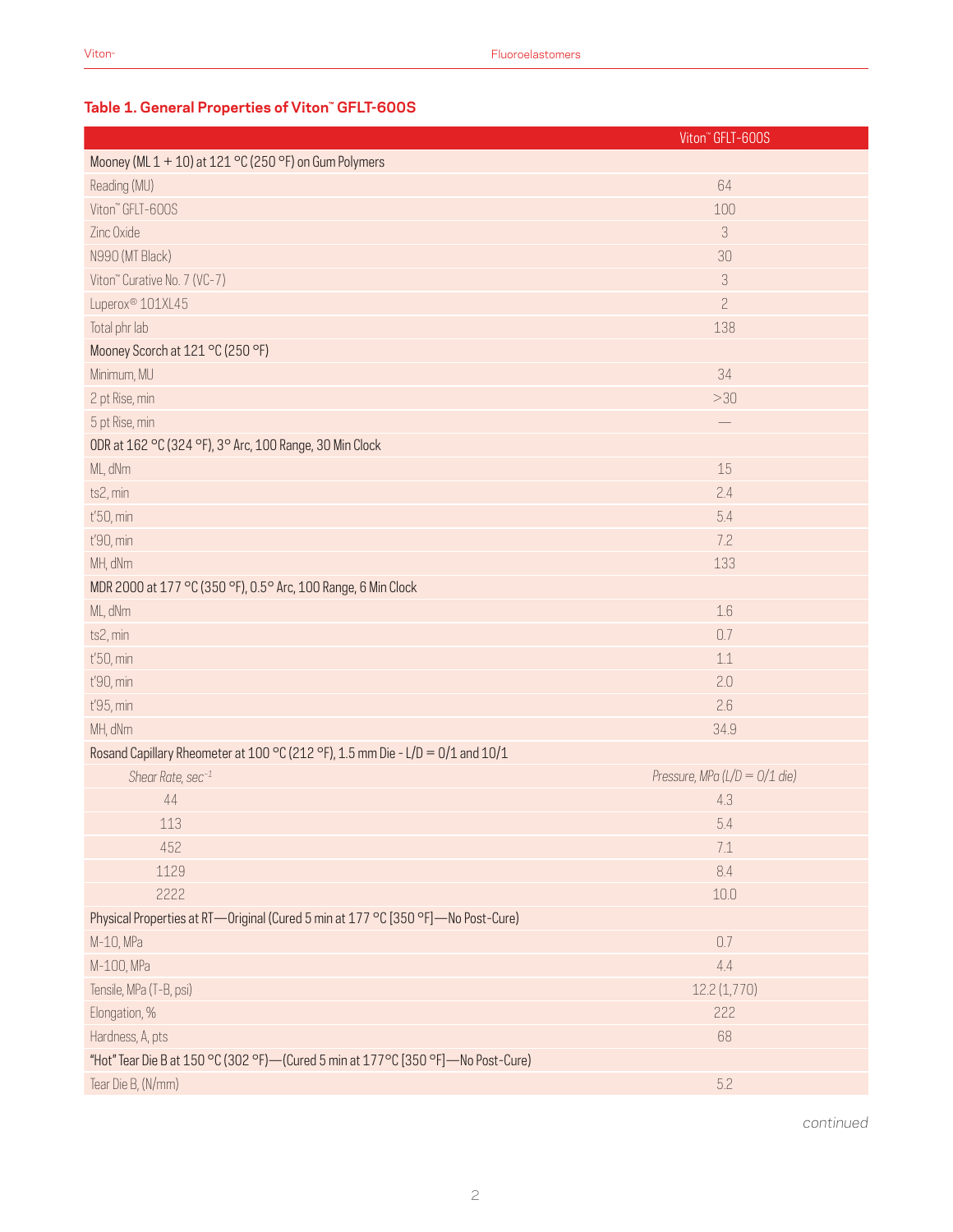# **Table 1. General Properties of Viton™ GFLT-600S (continued)**

|                                                                                                      | Viton" GFLT-600S |
|------------------------------------------------------------------------------------------------------|------------------|
| Physical Properties at RT—Original (Cured 5 min at 177 °C [350 °F]—No Post-Cure)                     | Post-cured 2 hr  |
| M-10, MPa                                                                                            | 0.7              |
| M-100, MPa                                                                                           | 5.4              |
| Tensile, MPa (T-B, psi)                                                                              | 15.9 (2,298)     |
| Elongation, %                                                                                        | 220              |
| Hardness, A, pts                                                                                     | 70               |
| Physical Properties at RT—Heat-Aged 70 hr at 250 °C (482 °F) in Oven (Slabs Post-Cured)              |                  |
| M-10, MPa (% change, M10)                                                                            | $0.7(-3)$        |
| M-100, MPa (% change, M100)                                                                          | $4.3(-20)$       |
| Tensile, MPa (T-B, % change)                                                                         | 17.6(11)         |
| Elongation, % (E-B, % change)                                                                        | 260(18)          |
| Hardness, A, pts (pts change)                                                                        | 70(0)            |
| Physical Properties at RT—Heat-Aged 70 hr at 275 °C (527 °F) in Oven (Slabs Post-Cured)              |                  |
| M-10, MPa (% change, M10)                                                                            | $0.7(-1)$        |
| M-100, MPa (% change, M100)                                                                          | $3.4(-38)$       |
| Tensile, MPa (T-B, % change)                                                                         | $15.0(-5)$       |
| Elongation, % (E-B, % change)                                                                        | 295 (34)         |
| Hardness, A, pts (pts change)                                                                        | $69(-1)$         |
| Compression Set, Method B, O-Rings                                                                   |                  |
| 22 hr at 200 °C (392 °F)                                                                             |                  |
| - No Post-cure                                                                                       | 13               |
| $-$ Post-cured 2 hr at 232 °C (450 °F)                                                               | 12               |
| 70 hr at 200 °C (392 °F)                                                                             |                  |
| - No Post-cure                                                                                       | 21               |
| $-$ Post-cured 2 hr at 232 °C (450 °F)                                                               | 18               |
| Physical Properties at RT-Aged 168 hr at 150 °C (302 °F) In ASTM #105 0il (5W/30) (Slabs Post-Cured) |                  |
| M-100, MPa (% change, M100)                                                                          | $5.2(-4)$        |
| Tensile, MPa (T-B, % change)                                                                         | $8.0(-50)$       |
| Elongation, % (E-B, % change)                                                                        | $133(-40)$       |
| Hardness, A, pts (pts change)                                                                        | 71 (70.26)       |
| Volume Swell, %                                                                                      | 1.5              |
| Volume Swell After Immersion-Time and Temperature as Noted                                           |                  |
| Fuel C, 168 hr at 23 °C (73 °F)                                                                      | 5.9              |
| CM15 Fuel, 168 hr at 23 °C (73 °F)                                                                   | 14.5             |
| Methanol, 168 hr at 23 °C (73 °F)                                                                    | 8.5              |
| Water, 168 hr at 23 °C (73 °F)                                                                       | 3.2              |
| Low Temperature Testing                                                                              |                  |
| TR-10, °C                                                                                            | $-24.5$          |
| Tg by DSC, °C                                                                                        | $-26.0$          |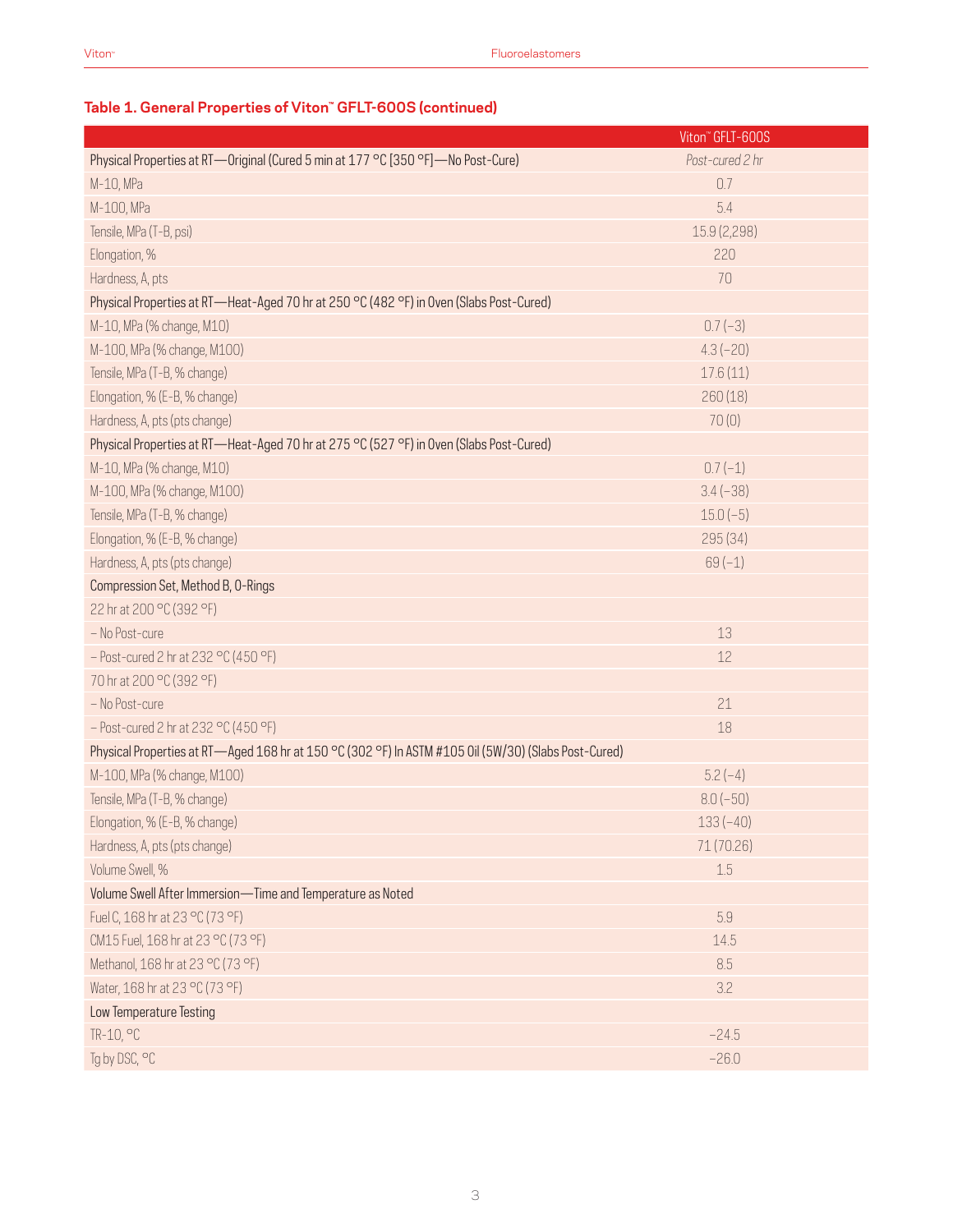# **Table 2. Viton™ GFLT-600S Filler Study**

Table 2 shows the reinforcing effect of various levels of MT Black (N990) and some common mineral fillers in GFLT-600S. The mineral-filled stocks all have a blue pigment present plus TiO<sub>2</sub> to stabilize the color. All the compounds contain 0.5 phr of process aid Armeen® 18D. Post-cures were done both for 2 hours and 4 hours at 232 °C (450 °F). The data indicates that when a process aid like Armeen® 18D is present more than 2 hours at 232 °C (450 °F), postcure is needed for optimal tensile strength, depending on the amount of the process aid. For these types of compounds, 4–8 hours at 232 °C (450 °F) post-cure would normally be suggested.

|                                                                                  | $5-MT$                   | 30-MT                    | 60-MT                    | Wollast                  | Albaglos                 | BaSO <sub>4</sub> | Albaglos/R972             |
|----------------------------------------------------------------------------------|--------------------------|--------------------------|--------------------------|--------------------------|--------------------------|-------------------|---------------------------|
| Viton" GFLT-600S                                                                 | 100                      | 100                      | 100                      | 100                      | 100                      | 100               | 100                       |
| Zinc Oxide                                                                       | 3                        | $\sqrt{3}$               | 3                        | 3                        | 3                        | $\sqrt{3}$        | $\sqrt{3}$                |
| N990 (MT Black)                                                                  | $\sqrt{5}$               | 30                       | 60                       | $\qquad \qquad -$        |                          |                   |                           |
| 10 Wollastocoat <sup>®</sup> 10222                                               |                          |                          |                          | 40                       |                          |                   |                           |
| Albaglos® (CaCO <sub>3</sub> )                                                   |                          |                          | $\overline{\phantom{0}}$ |                          | 40                       |                   | 35                        |
| Blanc Fixe (BaSO <sub>4</sub> )                                                  |                          |                          | $\overline{\phantom{0}}$ | $\overline{\phantom{0}}$ | $\overline{\phantom{0}}$ | 40                | $\overline{\phantom{0}}$  |
| Aerosil® R972                                                                    |                          |                          | $\overline{\phantom{0}}$ | $\overline{\phantom{0}}$ |                          |                   | $\mathbf 5$               |
| Ti-Pure <sup>™</sup> R-960 (Ti0 <sub>2</sub> )                                   | $\overline{\phantom{0}}$ | $\overline{\phantom{0}}$ |                          | $\mathbf 1$              | $\,1\,$                  | $\,1$             | $\,1$                     |
| Stan-Tone® D4005 Blue                                                            |                          |                          |                          | $\mathbf 1$              | $\mathbf 1$              | $\,1\,$           | $1\,$                     |
| Armeen <sup>®</sup> 18D                                                          | 0.5                      | 0.5                      | 0.5                      | 0.5                      | 0.5                      | 0.5               | 0.5                       |
| Viton" Curative No. 7 (VC-7)                                                     | 3                        | 3                        | 3                        | 3                        | 3                        | 3                 | $\ensuremath{\mathsf{3}}$ |
| Varox <sup>®</sup> DBPH-50                                                       | $\overline{c}$           | $\overline{c}$           | $\overline{c}$           | $\overline{c}$           | $\overline{c}$           | $\overline{c}$    | $\overline{c}$            |
| Total phr                                                                        | 113.5                    | 138.5                    | 168.5                    | 150.5                    | 150.5                    | 150.5             | 150.5                     |
| Mooney Scorch at 121 °C (250 °F)                                                 |                          |                          |                          |                          |                          |                   |                           |
| Minimum, MU                                                                      | 23                       | 31                       | 43                       | 34                       | 38                       | 28                | 41                        |
| 2 pt rise, min                                                                   | 24.3                     | 13.2                     | 9.4                      | 21.4                     | 16.5                     | 23.6              | 16.8                      |
| 5 pt rise, min                                                                   | 25.5                     | 14.7                     | 11.2                     | 22.2                     | 17.2                     | 24.6              | 17.8                      |
| 10 pt rise, min                                                                  | 27.0                     | 16.0                     | 12.8                     | 22.9                     | 17.9                     | 26.1              | 18.8                      |
| ODR at 162 °C (324 °F), 3° Arc, 100 Range, 30 Min Clock                          |                          |                          |                          |                          |                          |                   |                           |
| ML, dNm                                                                          | 14                       | 17                       | 20                       | 19                       | 19                       | 16                | 21                        |
| ts2, min                                                                         | $1.4\,$                  | 1.3                      | 1.1                      | 1.3                      | 1.0                      | 1.5               | 1.1                       |
| t'50, min                                                                        | 2.7                      | 3.0                      | 3.0                      | 2.8                      | 2.5                      | 3.0               | 2.5                       |
| t'90, min                                                                        | 4.5                      | 6.3                      | 6.5                      | 4.3                      | 5.0                      | 6.5               | 3.9                       |
| MH, dNm                                                                          | 94                       | 134                      | 176                      | 146                      | 143                      | 129               | 161                       |
| MDR 2000 at 177 °C (350 °F), 0.5° Arc, 100 Range, 6 Min Clock                    |                          |                          |                          |                          |                          |                   |                           |
| ML, dNm                                                                          | 1.3                      | 1.8                      | 3.1                      | 2.0                      | 2.4                      | 1.7               | 2.5                       |
| ts2, min                                                                         | 0.5                      | 0.4                      | 0.3                      | 0.4                      | 0.4                      | 0.4               | 0.4                       |
| t'50, min                                                                        | 0.7                      | 0.6                      | 0.6                      | 0.6                      | 0.6                      | 0.7               | 0.6                       |
| t'90, min                                                                        | 1.1                      | 1.1                      | 1.4                      | $1.0\,$                  | 0.9                      | 1.0               | 0.9                       |
| t'95, min                                                                        | 1.3                      | 1.5                      | $1.9\,$                  | 1.2                      | 1.1                      | 1.3               | 1.1                       |
| MH, dNm                                                                          | 18.5                     | 30.0                     | 49.6                     | 30.8                     | 34.5                     | 25.8              | 40.4                      |
| Physical Properties at RT-Original (Cured 5 min at 177 °C [350 °F]-No Post-Cure) |                          |                          |                          |                          |                          |                   |                           |
| M-10, MPa                                                                        | 0.4                      | 0.8                      | 1.3                      | $1.0\,$                  | 0.7                      | 0.7               | $0.8\,$                   |
| M-100, MPa                                                                       | 1.4                      | 3.7                      | 7.5                      | 4.5                      | 2.6                      | $1.8\,$           | 3.0                       |
| Tensile, MPa (T-B, psi)                                                          | 7.6 (1,108)              | 9.1(1,314)               | 10.3<br>(1,488)          | 8.0(1,166)               | 5.7(819)                 | 7.7(1,109)        | 10.4(1,511)               |
| Elongation, %                                                                    | 286                      | 248                      | 199                      | 259                      | 280                      | 297               | 298                       |
| Hardness, A, pts                                                                 | 55                       | 69                       | $81\,$                   | 68                       | 68                       | 61                | 71                        |

*continued*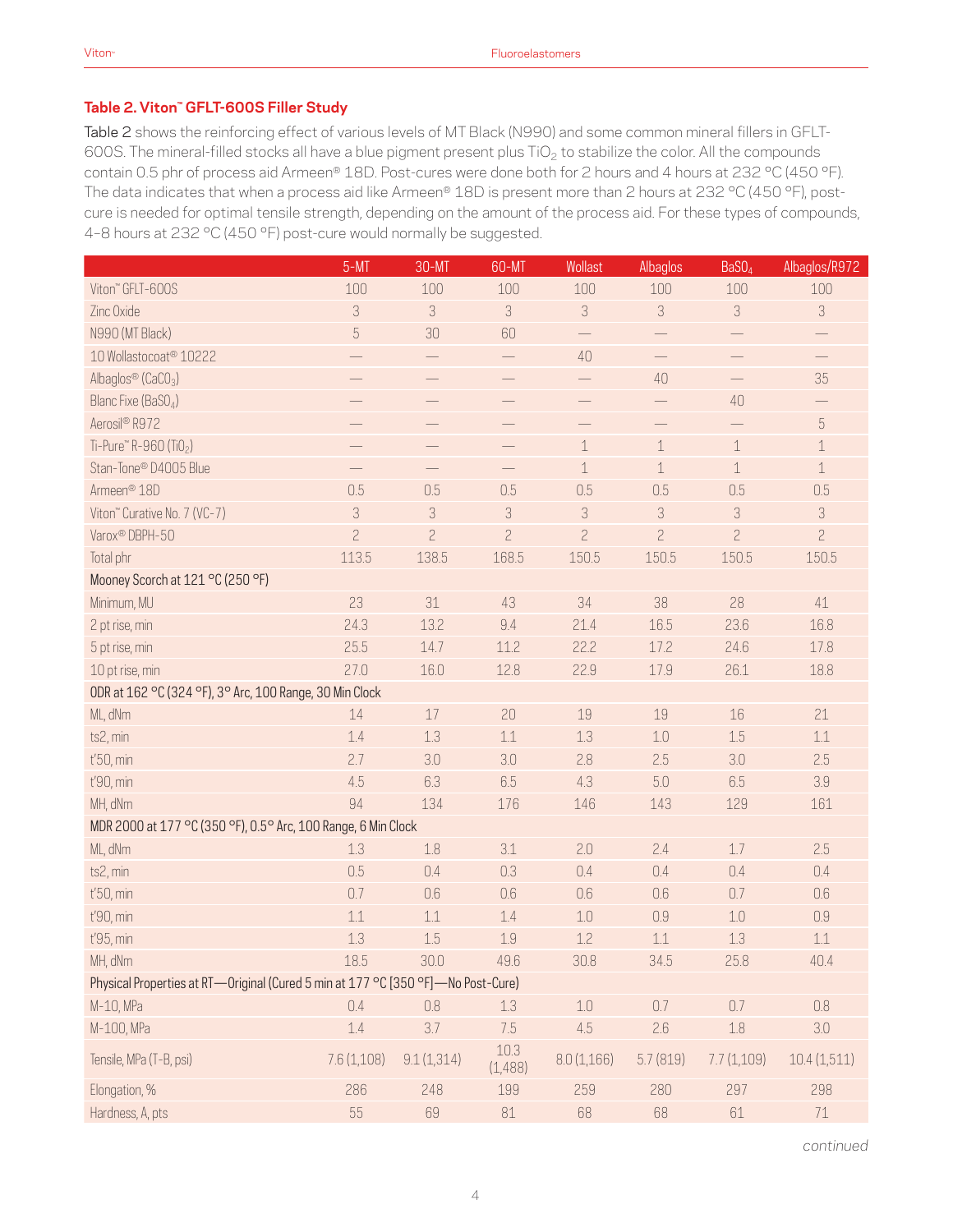# **Table 2. Viton™ GFLT-600S Filler Study (continued)**

|                                                                                                        | $5-MT$      | 30-MT            | 60-MT           | Wollast         | Albaglos   | BaSO <sub>4</sub> | Albaglos/R972 |
|--------------------------------------------------------------------------------------------------------|-------------|------------------|-----------------|-----------------|------------|-------------------|---------------|
| Physical Properties at RT-Original (Cured 5 min at 177 °C [350 °F]-Post-Cured 2 hr at 232 °C [450 °F]) |             |                  |                 |                 |            |                   |               |
| M-10, MPa                                                                                              | 0.4         | 0.9              | 1.6             | 1.0             | 0.7        | 0.6               | 0.9           |
| M-100, MPa                                                                                             | 1.4         | 4.7              | 10.5            | 6.3             | 3.3        | 2.1               | 4.0           |
| Tensile, MPa (T-B, psi)                                                                                | 9.5(1,382)  | 13.2<br>(1,910)  | 15.4<br>(2,230) | 9.1(1,318)      | 9.2(1,335) | 9.3(1,346)        | 12.4 (1,804)  |
| Elongation, %                                                                                          | 288         | 223              | 186             | 210             | 301        | 309               | 289           |
| Hardness, A, pts                                                                                       | 56          | 72               | 84              | 70              | 70         | 64                | 72            |
| Physical Properties at RT—Original (Cured 5 min at 177 °C [350 °F]—Post-Cured 4 hr at 232 °C [450 °F]) |             |                  |                 |                 |            |                   |               |
| M-10, MPa                                                                                              | 0.4         | 1.0              | 1.9             | 1.1             | 0.7        | 0.7               | 0.9           |
| M-100, MPa                                                                                             | 1.5         | 5.4              | 12.6            | 7.3             | 4.2        | 2.5               | 4.5           |
| Tensile, MPa (T-B, psi)                                                                                | 9.6 (1,392) | 16.3<br>(2, 361) | 18.7<br>(2,706) | 11.1<br>(1,602) | 9.7(1,408) | 10.8<br>(1, 570)  | 12.5(1,807)   |
| Elongation, %                                                                                          | 265         | 215              | 176             | 223             | 279        | 316               | 284           |
| Hardness, A, pts                                                                                       | 57          | 73               | 87              | 71              | 71         | 65                | 74            |
| Physical Properties at RT-Heat Aged 70 hr at 250 °C (482 °F) in Oven (4 hr Post-Cure)                  |             |                  |                 |                 |            |                   |               |
| M-100, MPa (% change, M100)                                                                            | $1.4(-9)$   | $4.6(-15)$       | $10.8(-14)$     | $6.6(-10)$      | 4.2(1)     | 3.7(49)           | 5.5(6)        |
| Tensile, MPa (% change, T-B)                                                                           | 16.4 (99)   | 17.2(6)          | 18.7(0)         | 12.9(17)        | 11.4(17)   | 13.0(20)          | 12.9(23)      |
| Elongation, % (% change, E-B)                                                                          | 412 (63)    | 319(22)          | 215(0)          | 397 (78)        | 377(35)    | 392 (24)          | 330(41)       |
| Hardness, A, pts (pts change)                                                                          | 57(0)       | 74(1)            | $86(-1)$        | $70(-1)$        | 71(0)      | 66(1)             | 76(2)         |
| Physical Properties at RT-ASTM #105 0il (5W/30) Aged 168 hr at 150 °C (302 °F) (4 hr Post-Cure)        |             |                  |                 |                 |            |                   |               |
| M-100, MPa (% change, M100)                                                                            | 1.5(0)      | 6.0(11)          | $11.7(-7)$      | 7.5(4)          | 4.4(4)     | 2.6(6)            | 5.9(13)       |
| Tensile, MPa (% change, T-B)                                                                           | $3.7(-55)$  | $9.4(-42)$       | $11.9(-36)$     | $7.8(-30)$      | $5.9(-39)$ | $3.3(-70)$        | $6.8(-36)$    |
| Elongation, % (% change, E-B)                                                                          | $183(-28)$  | $136(-37)$       | $101(-43)$      | $102(-54)$      | $149(-47)$ | $155(-51)$        | $122(-48)$    |
| Hardness, A, pts (pts change)                                                                          | 57(0)       | 73(0)            | $86(-1)$        | 71(0)           | 71(0)      | 65(0)             | 75(1)         |
| Volume Change, %                                                                                       | 1.5         | 1.4              | 1.3             | 1.2             | 0.9        | 1.2               | 1.0           |
| Compression Set, Method B, O-Rings                                                                     |             |                  |                 |                 |            |                   |               |
| 22 hr at 200 °C (392 °F)                                                                               |             |                  |                 |                 |            |                   |               |
| - No Post-cure                                                                                         | 20          | 24               | 30              | 21              | 36         | 41                | 31            |
| $-$ Post-cured 2 hr at 232 °C (450 °F)                                                                 | 12          | 14               | 16              | 14              | 19         | 26                | 19            |
| $-$ Post-cured 4 hr at 232 °C (450 °F)                                                                 | 10          | 14               | 14              | 14              | 17         | 17                | 19            |
| 70 hr at 200 °C (392 °F)                                                                               |             |                  |                 |                 |            |                   |               |
| - No Post-cure                                                                                         | 21          | 37               | 43              | 31              | 54         | 53                | 49            |
| $-$ Post-cured 2 hr at 232 °C (450 °F)                                                                 | 22          | 30               | 34              | 26              | 33         | 40                | 37            |
| $-$ Post-cured 4 hr at 232 °C (450 °F)                                                                 | 24          | 26               | 31              | 31              | 37         | 33                | 34            |
| Compression Set, Method B, Plied Discs                                                                 |             |                  |                 |                 |            |                   |               |
| 22 hr at 200 °C (392 °F) (2 hr post-cured)                                                             | 8           | 11               | 13              | 12              | 15         | 17                | 16            |
| 70 hr at 200 °C (392 °F) (2 hr post-cured)                                                             | $14\,$      | 15               | 18              | 16              | 22         | 21                | 25            |
| Volume Swell After Immersion-Time and Temperature as Noted (4 hr Post-Cure)                            |             |                  |                 |                 |            |                   |               |
| Fuel C, 168 hr at 23 °C (73 °F)                                                                        | 7.0         | 6.4              | 5.8             | 5.9             | 5.5        | 6.3               | 5.9           |
| M-15 Fuel. 168 hr at 23 °C (73 °F)                                                                     | 19.2        | 16.1             | 13.4            | 16.1            | 16.1       | 17.3              | 15.5          |
| Methanol, 168 hr at 23 °C (73 °F)                                                                      | 11.2        | 10.8             | 8.9             | 8.5             | 8.8        | 9.6               | 8.8           |
| Water, 168 hr at 100 °C (212 °F)                                                                       | 4.3         | 3.4              | 2.5             | 6.9             | 9.8        | 10.2              | 8.8           |
| Low Temperature Properties (4 hr Post-Cure)                                                            |             |                  |                 |                 |            |                   |               |
| Tg by DSC                                                                                              | $-25.6$     | $-26.4$          | $-26.2$         | $-26.3$         | $-26.5$    | $-26.3$           | $-26.1$       |
| $TR-10$                                                                                                | $-24.2$     | $-24.1$          | $-25.0$         | $-24.0$         | $-24.0$    | $-24.1$           | $-24.0$       |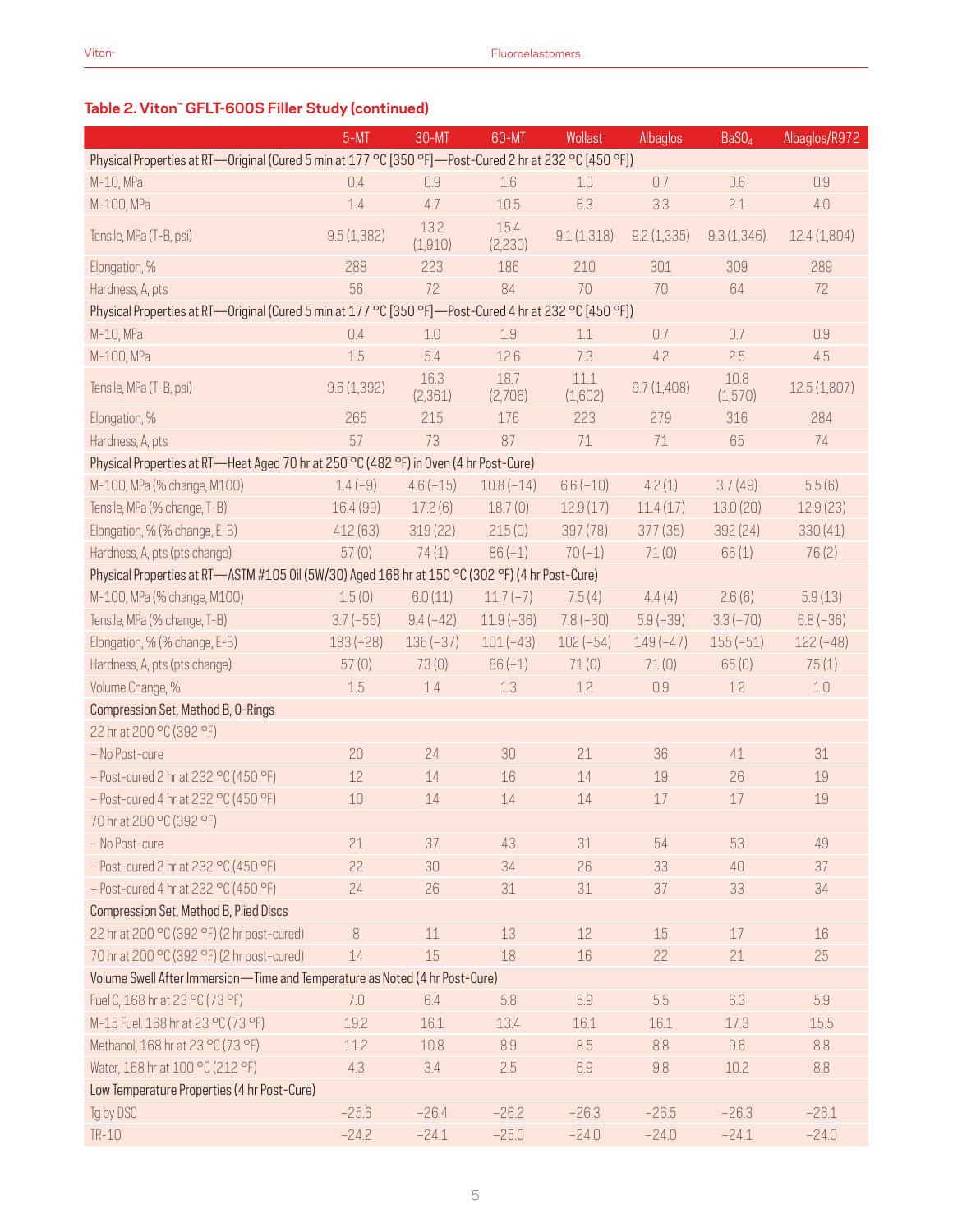### **Table 3. Viton™ GFLT-600S Metal Oxide Study**

While zinc oxide is normally recommended with GFLT-600S and all APA peroxide cured types, due to its good balance of hot tear and heat resistance, it is possible to use either no metal oxide or different metal oxides with this FKM (if some tradeoffs can be accommodated). For example, magnesium oxide may help in bonding GFLT-600S to metal, and calcium hydroxide can be used in biodiesel applications that cannot tolerate zinc. The 100% modulus can be increased by using MgO in place of ZnO. The mixed MgO/ZnO metal oxide system is of interest, as it has higher 100% modulus with good heat resistance.

|                                                                                  | No MO          | Zn0            | Mg <sub>0</sub>           | Ca(OH) <sub>2</sub>       | Ca <sub>0</sub> | Mg0/Zn0        |
|----------------------------------------------------------------------------------|----------------|----------------|---------------------------|---------------------------|-----------------|----------------|
| Viton" GFLT-600S                                                                 | 100            | 100            | 100                       | 100                       | 100             | 100            |
| N990 (MT Black)                                                                  | 30             | 30             | 30                        | 30                        | 30              | $30\,$         |
| Zinc Oxide (ZnO)                                                                 |                | $\sqrt{3}$     |                           |                           |                 | $1.5\,$        |
| Elastomag <sup>®</sup> 170 (Mg0)                                                 |                |                | $\ensuremath{\mathsf{3}}$ |                           |                 | $1.5\,$        |
| Calcium Hydroxide                                                                |                |                | $\overline{\phantom{0}}$  | $\ensuremath{\mathsf{3}}$ |                 |                |
| Calcium Oxide                                                                    |                |                |                           | $\overline{\phantom{0}}$  |                 | 3              |
| Viton" Curative No. 7 (VC-7)                                                     | $\sqrt{3}$     | 3              | $\ensuremath{\mathsf{3}}$ | $\sqrt{3}$                | $\sqrt{3}$      | 3              |
| Varox® DBPH-50                                                                   | $\overline{c}$ | $\overline{c}$ | $\mathbf{2}$              | $\overline{c}$            | $\overline{c}$  | $\overline{c}$ |
| Total phr                                                                        | 135            | 138            | 138                       | 138                       | 138             | 138            |
| Mooney Scorch at 121 °C (250 °F)                                                 |                |                |                           |                           |                 |                |
| Minimum, MU                                                                      | 32             | 33             | 35                        | 36                        | 34              | 35             |
| 2 pt Rise, min                                                                   | 22.6           | 19.0           | 18.2                      | 17.1                      | 16.8            | 17.6           |
| 5 pt Rise, min                                                                   | 24.3           | 20.3           | 19.1                      | 18.2                      | 17.8            | 18.7           |
| 10 pt Rise, min                                                                  | 25.6           | 21.3           | 19.9                      | 19.2                      | 18.8            | 19.5           |
| ODR at 162 °C (324 °F), 3° Arc, 100 Range, 30 Min Clock                          |                |                |                           |                           |                 |                |
| ML, dNm                                                                          | 18             | 18             | 20                        | 19                        | 19              | 20             |
| ts2, min                                                                         | 1.1            | $1.1\,$        | 1.1                       | 1.1                       | 1.2             | 1.2            |
| t'50, min                                                                        | 2.6            | 2.6            | 2.7                       | 2.8                       | 2.8             | 2.7            |
| t'90, min                                                                        | 5.5            | 4.4            | 9.9                       | 8.4                       | 6.2             | 7.1            |
| MH, dNm                                                                          | 160            | 156            | 190                       | 192                       | 185             | 179            |
| MDR 2000 at 177 °C (350 °F), 0.5° Arc, 100 Range, 6 Min Clock                    |                |                |                           |                           |                 |                |
| ML, dNm                                                                          | 2.0            | 2.0            | 2.3                       | 2.2                       | 2.1             | 2.2            |
| ts2, min                                                                         | 0.4            | 0.4            | 0.4                       | 0.4                       | 0.4             | 0.4            |
| t'50, min                                                                        | 0.6            | 0.6            | 0.6                       | 0.6                       | 0.6             | 0.6            |
| t'90, min                                                                        | 1.1            | 1.0            | 1.0                       | 1.1                       | $1.1\,$         | $1.0\,$        |
| t'95, min                                                                        | 1.3            | 1.2            | 1.2                       | 1.4                       | 1.5             | 1.2            |
| MH, dNm                                                                          | 31.9           | 33.5           | 35.7                      | 34.5                      | 35.2            | 34.5           |
| Spider Mold Flow Test-Sprue 0.031 in (~0.8 mm) (Cured 7 min at 177 °C [350 °F])  |                |                |                           |                           |                 |                |
| Total Shot Weight, g                                                             | 32.0           | 31.8           | 31.9                      | 31.9                      | 32.0            | 31.8           |
| Weight of Spider, g                                                              | 12.5           | 15.6           | 15.2                      | 14.0                      | 13.5            | 12.6           |
| Fill Factor, %                                                                   | 39             | 49             | 47                        | 44                        | 42              | $40\,$         |
| Physical Properties at RT-Original (Cured 7 min at 177 °C [350 °F]-No Post-Cure) |                |                |                           |                           |                 |                |
| M-10, MPa                                                                        | 0.7            | $0.8\,$        | 0.8                       | 0.8                       | 0.7             | 0.8            |
| M-100, MPa                                                                       | 4.2            | 4.7            | 5.8                       | 5.5                       | 5.0             | 5.4            |
| Tensile, MPa (T-B, psi)                                                          | 12.2(1,775)    | 12.1(1,775)    | 14.5(2,104)               | 13.8 (2,000)              | 13.3 (1,926)    | 13.6 (1,976)   |
| Elongation, %                                                                    | 228            | 200            | 201                       | 210                       | 215             | 196            |
| Hardness, A, pts                                                                 | 66             | 68             | 69                        | 68                        | 69              | 68             |

*continued*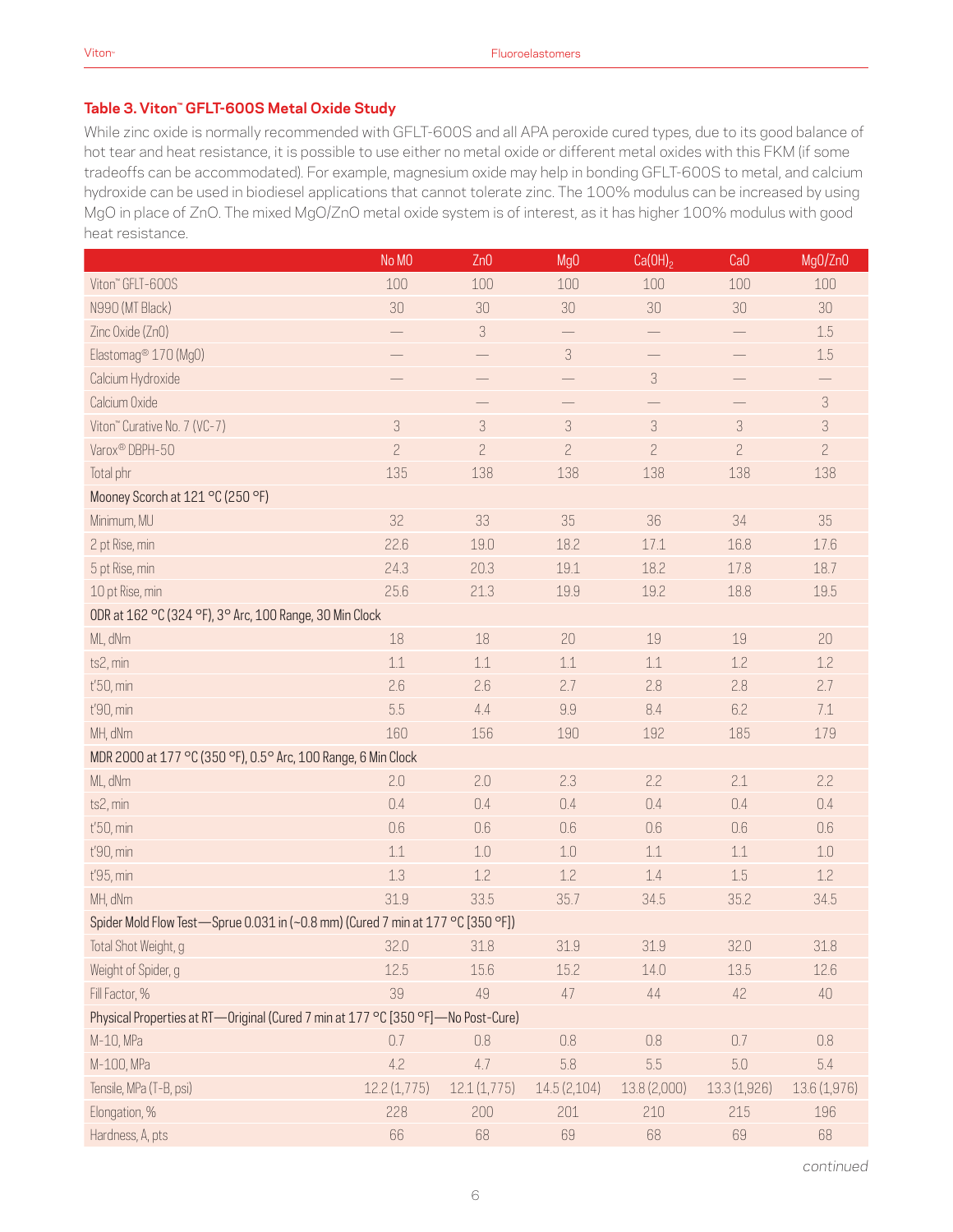# **Table 3. Viton™ GFLT-600S Metal Oxide Study (continued)**

|                                                                                                        | No MO        | Zn0          | Mg <sub>0</sub> | Ca(OH) <sub>2</sub> | CaO          | Mg0/Zn0      |
|--------------------------------------------------------------------------------------------------------|--------------|--------------|-----------------|---------------------|--------------|--------------|
| Physical Properties at RT-Original (Cured 7 min at 177 °C [350 °F]-Post-Cured 2 hr at 232 °C [450 °F]) |              |              |                 |                     |              |              |
| M-10, MPa                                                                                              | 0.8          | 0.9          | 0.8             | 0.8                 | 0.7          | 0.9          |
| M-100, MPa                                                                                             | 5.4          | 6.0          | 7.0             | 6.3                 | 5.9          | 6.4          |
| Tensile, MPa (T-B, psi)                                                                                | 16.9 (2,443) | 16.3 (2,368) | 18.3 (2,648)    | 16.6 (2,408)        | 16.8 (2,436) | 17.0 (2,458) |
| Elongation, %                                                                                          | 214          | 200          | 205             | 214                 | 213          | 199          |
| Hardness, A, pts                                                                                       | 69           | 70           | 71              | 69                  | 71           | 69           |
| Physical Properties at RT—Original (Cured 7 min at 177 °C [350 °F]—Post-Cured 4 hr at 232 °C [450 °F]) |              |              |                 |                     |              |              |
| M-10, MPa                                                                                              | 0.7          | 0.9          | 0.8             | 0.8                 | 0.8          | 0.8          |
| M-100, MPa                                                                                             | 5.2          | 6.0          | 7.1             | 6.4                 | 6.0          | 6.3          |
| Tensile, MPa (T-B, psi)                                                                                | 16.8 (2,433) | 16.9 (2,449) | 18.0 (2,613)    | 16.6 (2,401)        | 16.6 (2,401) | 16.8 (2,436) |
| Elongation, %                                                                                          | 217          | 200          | 203             | 209                 | 200          | 200          |
| Hardness, A, pts                                                                                       | 69           | 71           | 71              | 68                  | 71           | $71\,$       |
| Physical Properties at RT-Heat-Aged 70 hr at 250 °C (482 °F) in Oven (2 hr Post-Cure)                  |              |              |                 |                     |              |              |
| M-100, MPa (% change, M100)                                                                            | $2.6(-52)$   | $4.4(-26)$   | $4.2(-41)$      | $3.5(-44)$          | $3.6(-39)$   | $4.2(-34)$   |
| Tensile, MPa (% change, T-B)                                                                           | $12.8(-24)$  | 17.2(5)      | $16.5(-10)$     | $14.4(-13)$         | $13.9(-17)$  | $16.2(-4)$   |
| Elongation, % (% change, E-B)                                                                          | 339 (58)     | 314(57)      | 291 (42)        | 288 (35)            | 273(28)      | 317(59)      |
| Hardness, A, pts (pts change)                                                                          | 70(1)        | 72(2)        | 73(2)           | 71(2)               | 71(0)        | 72(3)        |
| Physical Properties at RT-Heat-Aged 70 hr at 275 °C (527 °F) in Oven (2 hr Post-Cure)                  |              |              |                 |                     |              |              |
| M-100, MPa (% change, M100)                                                                            | $1.7(-69)$   | $2.8(-53)$   | $2.7(-62)$      | $2.2(-64)$          | $2.3(-61)$   | $2.9(-54)$   |
| Tensile, MPa (% change, T-B)                                                                           | $6.9(-59)$   | $12.3(-25)$  | $9.7(-47)$      | $8.3(-50)$          | $7.9(-53)$   | $12.0(-29)$  |
| Elongation, % (% change, E-B)                                                                          | 459 (115)    | 364 (82)     | 365(78)         | 356(67)             | 353 (66)     | 360 (81)     |
| Hardness, A, pts (pts change)                                                                          | $67(-2)$     | 70(0)        | $71(-1)$        | $68(-1)$            | $69(-2)$     | 70(1)        |
| Compression Set, Method B, O-Rings                                                                     |              |              |                 |                     |              |              |
| 22 hr at 200 °C (392 °F)                                                                               |              |              |                 |                     |              |              |
| - No Post-cure                                                                                         | 14           | 14           | 13              | 14                  | 13           | 13           |
| $-$ Post-cured 2 hr at 232 °C (450 °F)                                                                 | 11           | 11           | 10              | 14                  | 14           | $11\,$       |
| 70 hr at 200 °C (392 °F)                                                                               |              |              |                 |                     |              |              |
| - No Post-cure                                                                                         | 20           | 20           | 17              | 19                  | 20           | 14           |
| $-$ Post-cured 2 hr at 232 °C (450 °F)                                                                 | 19           | 16           | 20              | 20                  | $19\,$       | 16           |
| Volume Swell After Immersion-Tested 168 hr at Temperature Noted (2 hr Post-Cure)                       |              |              |                 |                     |              |              |
| Fuel C at 23 °C (73 °F)                                                                                | 5.3          | 5.3          | 5.0             | 5.2                 | 6.2          | 5.7          |
| CM-15 Fuel at 23 °C (73 °F)                                                                            | 14.4         | 14.1         | 14.1            | 14.4                | 14.3         | 14.9         |
| Methanol at 23 °C (73 °F)                                                                              | 7.8          | 8.3          | 8.9             | 8.3                 | 8.3          | 8.6          |
| Water at 100 °C (212 °F)                                                                               | 1.7          | 2.9          | 4.1             | 1.9                 | 3.1          | 3.6          |
| Low Temperature Properties (2 hr Post-Cure)                                                            |              |              |                 |                     |              |              |
| Tg by DSC, °C                                                                                          | $-26.1$      | $-26.2$      | $-25.7$         | $-25.3$             | $-25.3$      | $-25.5$      |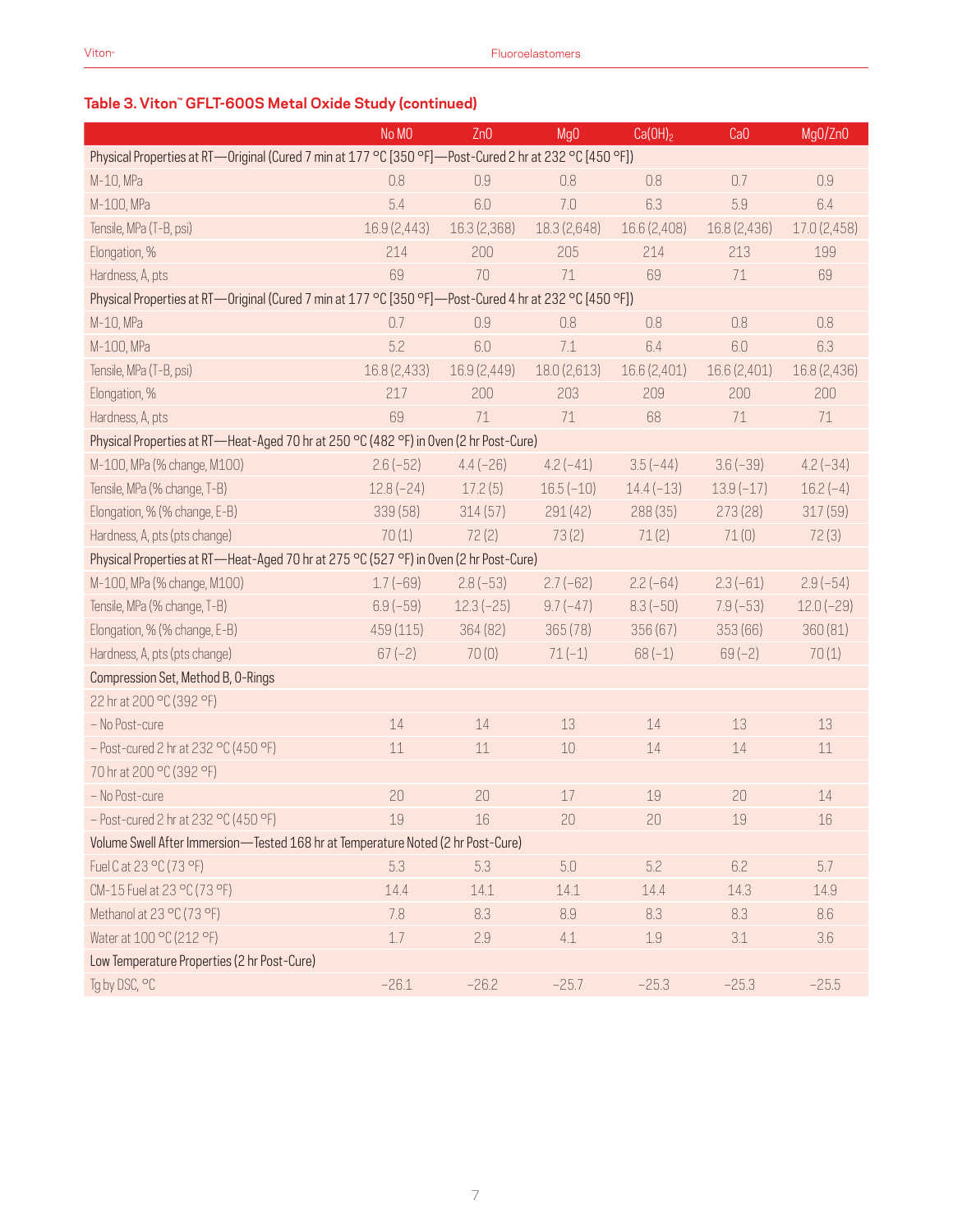# **Table 4. Fuel, Fluids, and Heat Resistance of Viton™ GFLT-600S**

|                                                                                                             | Viton" GFLT-600S          | <b>Typical ASTM</b><br><b>D2000/SAE J200</b><br><b>Spec and Values</b> |
|-------------------------------------------------------------------------------------------------------------|---------------------------|------------------------------------------------------------------------|
| Viton" GFLT-600S                                                                                            | 100                       |                                                                        |
| Zinc Oxide                                                                                                  | $\ensuremath{\mathsf{3}}$ |                                                                        |
| N990 (MT Black)                                                                                             | 30                        |                                                                        |
| Armeen <sup>®</sup> 18D                                                                                     | 0.5                       |                                                                        |
| Viton" Curative No. 7 (VC-7)                                                                                | 3                         |                                                                        |
| Varox <sup>®</sup> DBPH-50                                                                                  | $\overline{c}$            |                                                                        |
| Total phr lab                                                                                               | 138.5                     |                                                                        |
| Mooney Scorch at 121 °C (250 °F)                                                                            |                           |                                                                        |
| Minimum, MU                                                                                                 | 42                        |                                                                        |
| 2 pt Rise, min                                                                                              | 10.5                      |                                                                        |
| 5 pt Rise, min                                                                                              | 11.8                      |                                                                        |
| MDR 2000 at 177 °C (350 °F), 0.5° Arc, 100 Range, 6 Min Clock                                               |                           |                                                                        |
| ML, dNm                                                                                                     | 2.5                       |                                                                        |
| ts2, min                                                                                                    | 0.4                       |                                                                        |
| t'50, min                                                                                                   | 0.6                       |                                                                        |
| t'90, min                                                                                                   | 1.2                       |                                                                        |
| t'95, min                                                                                                   | 1.6                       |                                                                        |
| MH, dNm                                                                                                     | 29.2                      |                                                                        |
| Physical Properties at RT—Original (Cured 7 min at 177 °C [350 °F]—No Post-Cure)                            |                           |                                                                        |
| M-10, MPa                                                                                                   | 0.8                       |                                                                        |
| M-25, MPa                                                                                                   | 1.3                       |                                                                        |
| M-100, MPa                                                                                                  | 3.8                       |                                                                        |
| Tensile, MPa (T-B, psi)                                                                                     | 9.3(1,346)                |                                                                        |
| Elongation, %                                                                                               | 251                       |                                                                        |
| Hardness, A, pts                                                                                            | 66                        |                                                                        |
| Physical Properties at RT—Original (Cured 7 min at 177 °C [350 °F])—Post-Cured at 232 °C [450 °F] As Noted) |                           |                                                                        |
|                                                                                                             | 8hr                       |                                                                        |
| M-10, MPa                                                                                                   | 0.9                       |                                                                        |
| M-25, MPa                                                                                                   | 1.5                       |                                                                        |
| M-100, MPa                                                                                                  | 5.4                       |                                                                        |
| Tensile, MPa (T-B, psi)                                                                                     | 18.2 (2,632)              |                                                                        |
| Elongation, %                                                                                               | 234                       |                                                                        |
| Hardness, A, pts                                                                                            | 72                        |                                                                        |
| Physical Properties at RT-Heat-Aged 70 hr at 250 °C (482 °F) in Oven                                        |                           | $A1-10$                                                                |
| M-25, MPa (% change, M25)                                                                                   | 1.5(2)                    |                                                                        |
| M-100, MPa (% change, M100)                                                                                 | $4.3(-20)$                |                                                                        |
| Tensile, MPa (% change, T-B)                                                                                | $16.6(-9)$                | $-25%$ max.                                                            |
| Elongation, % (% change, E-B)                                                                               | 312(33)                   | $-25%$ max.                                                            |
| Hardness, A, pts (pt change)                                                                                | 73(1)                     | $+10$ max.                                                             |

*continued*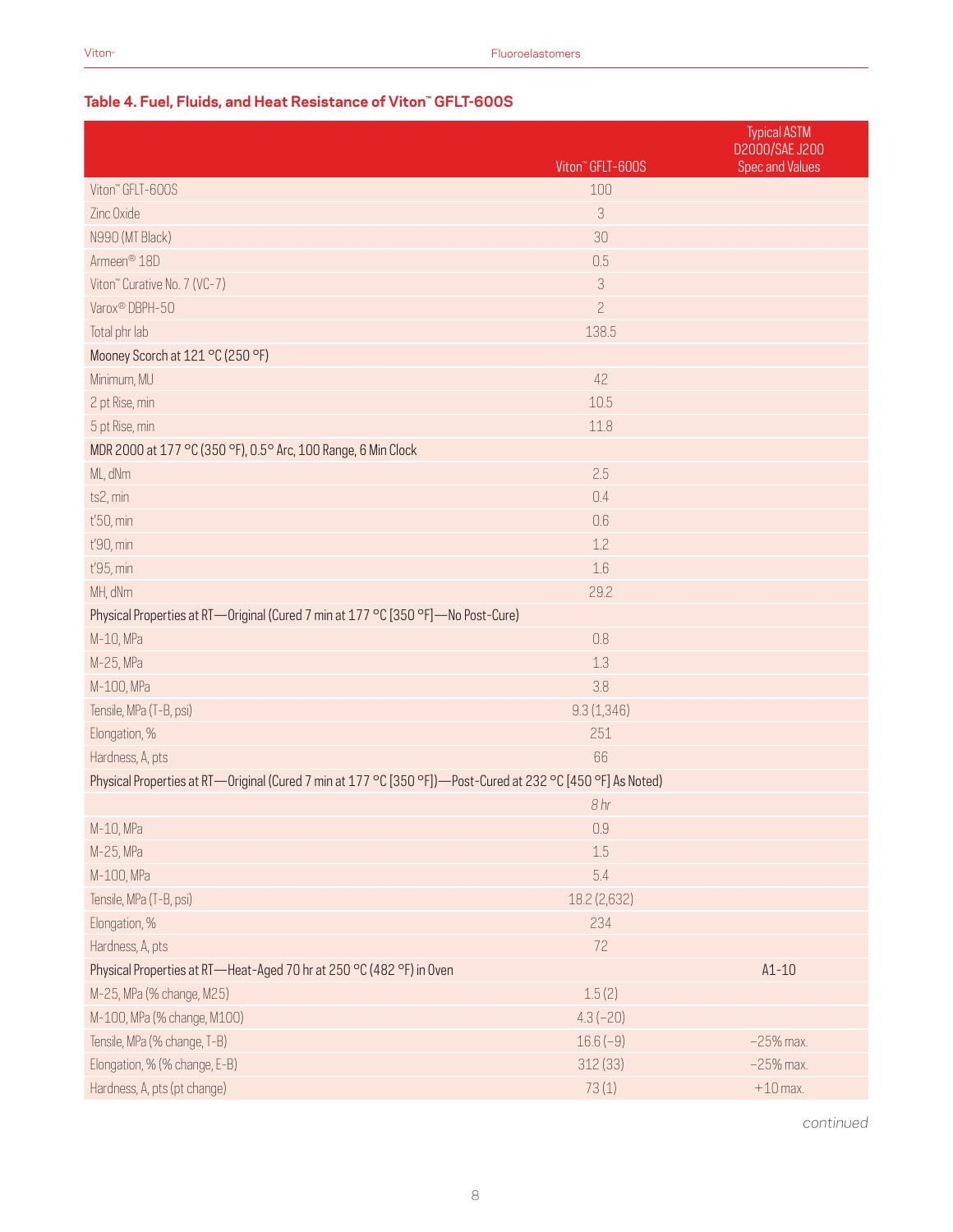|                                                                                               | Viton" GFLT-600S | <b>Typical ASTM</b><br>D2000/SAE J200<br><b>Spec and Values</b> |
|-----------------------------------------------------------------------------------------------|------------------|-----------------------------------------------------------------|
| Physical Properties at RT-Heat-Aged 168 hr at 60 °C (140 °F) in Diesel Fuel                   |                  |                                                                 |
| M-25, MPa (% change, M25)                                                                     | 1.5(4)           |                                                                 |
| M-100, MPa (% change, M100)                                                                   | 6.1(12)          |                                                                 |
| Tensile, MPa (% change, T-B)                                                                  | $14.4(-21)$      |                                                                 |
| Elongation, % (% change, E-B)                                                                 | $220(-6)$        |                                                                 |
| Hardness, A, pts (pt change)                                                                  | $71(-1)$         |                                                                 |
| Volume Swell, %                                                                               | 2.4              |                                                                 |
| Physical Properties at RT-Heat-Aged 70 hr at 23 °C (73 °F) in Fuel C                          |                  | EF31                                                            |
| M-25, MPa (% change, M25)                                                                     | $1.3(-14)$       |                                                                 |
| M-100, MPa (% change, M100)                                                                   | $4.8(-11)$       |                                                                 |
| Tensile, MPa (% change, T-B)                                                                  | $14.6(-19)$      | $-25%$ max.                                                     |
| Elongation, % (% change, E-B)                                                                 | $219(-7)$        | $-20%$ max.                                                     |
| Hardness, A, pts (pt change)                                                                  | $70(-2)$         | $\pm 5$                                                         |
| Volume Swell, %                                                                               | 4.5              | $0 to +10$                                                      |
| Physical Properties at RT-Heat-Aged 168 hr at 23 °C (73 °F) in E10 (90% Fuel C/10% Ethanol)   |                  |                                                                 |
| M-100, MPa (% change, M100)                                                                   | $3.9(-28)$       |                                                                 |
| Tensile, MPa (% change, T-B)                                                                  | $11.7(-36)$      |                                                                 |
| Elongation, % (% change, E-B)                                                                 | $193(-18)$       |                                                                 |
| Hardness, A, pts (pt change)                                                                  | $67(-5)$         |                                                                 |
| Volume Swell, %                                                                               | 11.7             |                                                                 |
| Physical Properties at RT-Heat-Aged 168 hr at 23 °C (73 °F) in CM15 (85% Fuel C/15% Methanol) |                  |                                                                 |
| M-25, MPa (% change, M25)                                                                     | $1.1(-29)$       |                                                                 |
| M-100, MPa (% change, M100)                                                                   | $3.9(-27)$       |                                                                 |
| Tensile, MPa (% change, T-B)                                                                  | $9.9(-46)$       |                                                                 |
| Elongation, % (% change, E-B)                                                                 | $183(-22)$       |                                                                 |
| Hardness, A, pts (pt change)                                                                  | $67(-5)$         |                                                                 |
| Volume Swell, %                                                                               | 16.3             |                                                                 |
| Physical Properties at RT-Aged 70 hr at 200 °C (392 °F) in Service Fluid 101                  |                  | E078                                                            |
| M-25, MPa (% change, M25)                                                                     | $1.2(-20)$       |                                                                 |
| M-100, MPa (% change, M100)                                                                   | $4.8(-11)$       |                                                                 |
| Tensile, MPa (% change, T-B)                                                                  | $16.3(-10)$      | $-40%$ max.                                                     |
| Elongation, % (% change, E-B)                                                                 | 242(4)           | $-20\%$ max.                                                    |
| Hardness, A, pts (pt change)                                                                  | $70(-2)$         | $-15$ to $+5$                                                   |
| Volume Swell, %                                                                               | 8.9              | $0 to +15$                                                      |
| Physical Properties at RT-Aged 336 hr at 60 °C (140 °F) in 180PN Sour Fuel (Ford Method)*     |                  |                                                                 |
| M-25, MPa (% change, M25)                                                                     | $1.0(-35)$       |                                                                 |
| M-100, MPa (% change, M100)                                                                   | $3.4(-38)$       |                                                                 |
| Tensile, MPa (% change, T-B)                                                                  | $9.2(-49)$       |                                                                 |
| Elongation, % (% change, E-B)                                                                 | $201(-14)$       |                                                                 |
| Hardness, A, pts (pt change)                                                                  | $64(-8)$         |                                                                 |
| Volume Swell, %                                                                               | 22.4             |                                                                 |

# **Table 4. Fuel, Fluids, and Heat Resistance of Viton™ GFLT-600S (continued)**

\*Ford "Sour Fuel" is a 80% Fuel C/15% Methanol/5% T-Butyl Alcohol blend with copper ion and t-butyl hydroperoxide added to bring up the peroxide number to 180